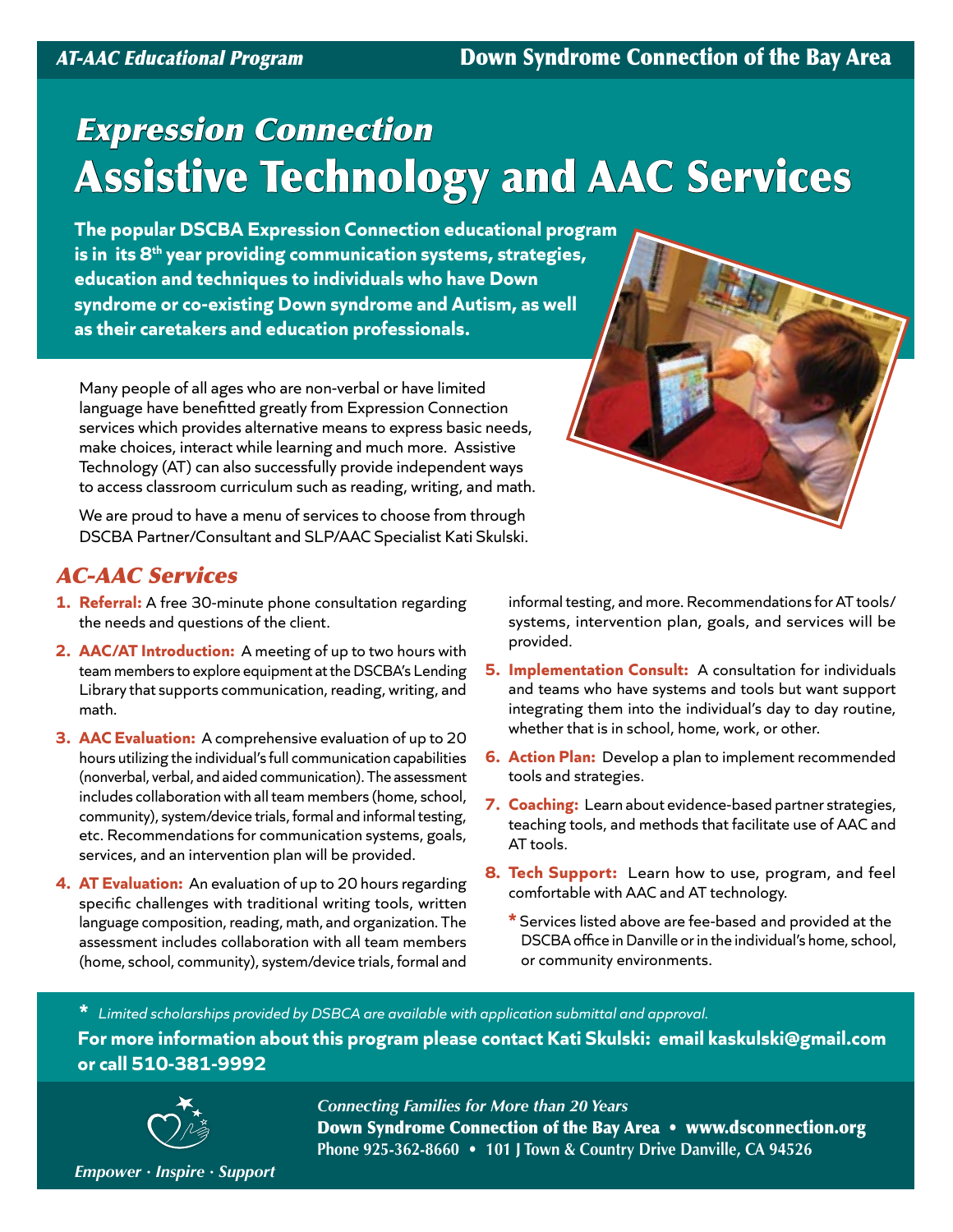### **DEVICE WEBSITE**



## *Step-by-Step with Levels* **[www.ablenetinc.com](http://www.ablenetinc.com)**

Designed for pre-recording a series of message sequences to be used throughout the individuals day, or program messages to correspond to the activities planned in the home, community, and/or classroom.

# **Go Talk One <b>***Company.com* **CO** *COMPANY <b>CON COMPANY <b>CON COMPANY <b>CON COMPANY <b>CON COMPANY <b>CON COMPANY <b>CON CON*

Single message recordable device. These devices can be mounted to a location or carried around for mobile communication.



# *Talking Block* **[www.ablenetinc.com](http://www.ablenetinc.com)**

# Talking-Block is a single-message communication device. The large size is suitable for people with visual or motor skill impairments. It can be used in a range of communication, speaking, and listening activities.



# *Go Talk 4, 9, 20* **[www.attainmentcompany.co](http://www.attainmentcompany.com)m**

Lightweight and rugged; message capacity at five recording levels; three "core messages" which stay the same on each level; 4, 9, 20 locations.



## *SuperTalker* **[www.ablenetinc.com](http://www.ablenetinc.com)**

8 Levels; can be configured with one, two, four, and eight grid formats. 16 minutes of digitized recording time.Switch jacks for single and multiple sequential message output.



# *Talking Photo Album* **[www.attainmentcompany.co](http://www.attainmentcompany.com)m**

Speech output album that holds standard 43 x 63 photos. The Talking Photo Album includes a total of 24 pages, each with an individual message capacity of 10 seconds. Insert photos or picture/text cards into the transparent sleeves and record corresponding messages. User squeezes Play button to activate speech.



## *iTouch* **[www.apple.com](http://www.apple.com)**

4.4" (l) x 2.3" (w) screen with communication and educational apps ranging in complexity. Please see applications list, next page.

# *iPad* **[www.apple.com](http://www.apple.com)**

9.5" (l) x 7.31" (w) screen with communication and educational apps ranging in complexity. *Please see applications list, next page.*



7" tablet with dynamic displays and Unity software.



# *NovaChat 8* **[www.saltillo.com](http://www.saltillo.com)**

NOVA chat 8 is a communication system that offers the well-known Chat software on an Android platform.

*Please see more applications and requirements, next page*



*Connecting Families for More than 20 Years* Down Syndrome Connection of the Bay Area • www.dsconnection.org *Empower · Inspire · Support* **Phone 925-362-8660 • 101 J Town & Country Drive Danville, CA 94526**

*Accent 700* **[www.prentrom.com](http://www.prentrom.com)**